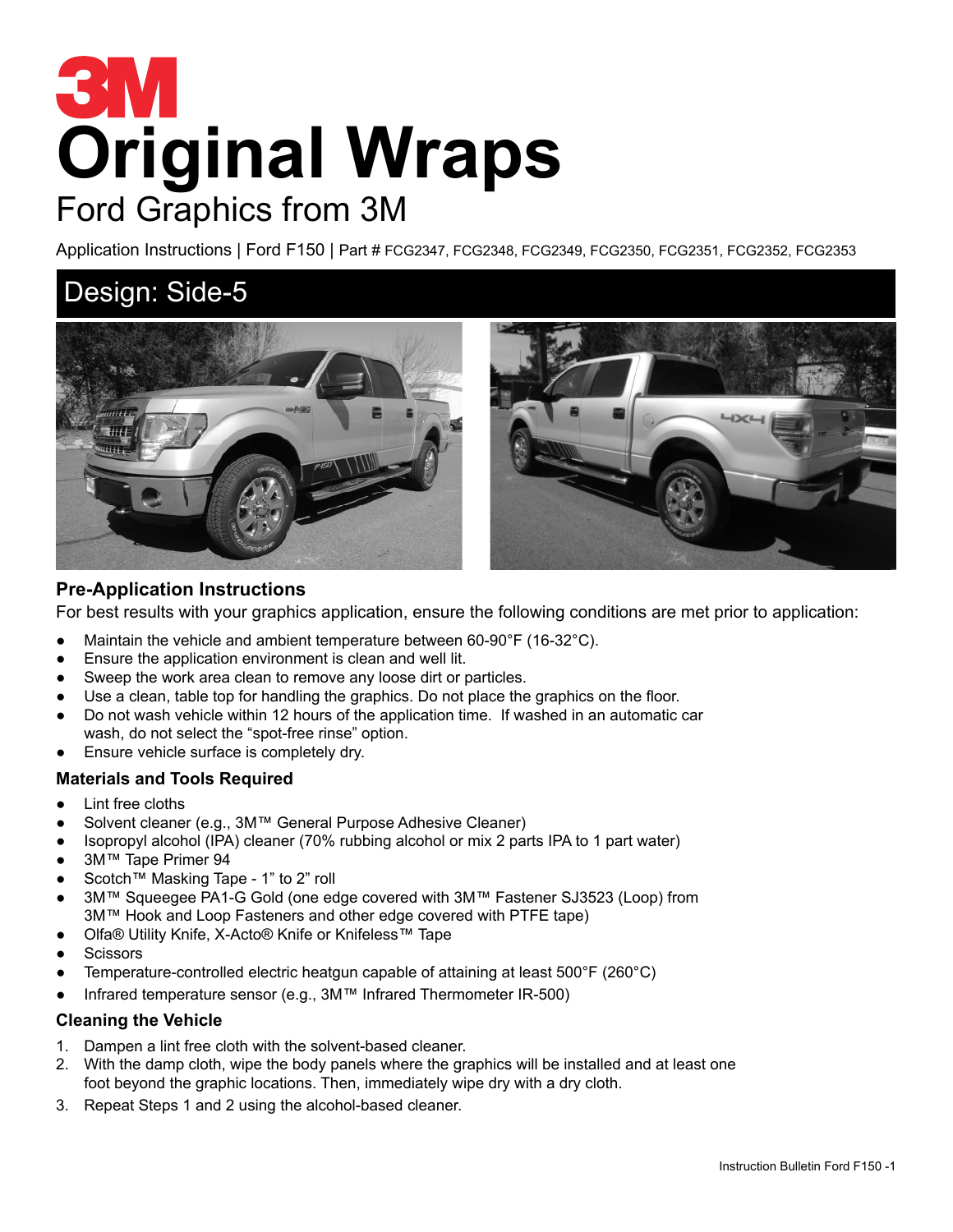## Design: Side-5

#### **Figure A.**

- Loosen plastic molding and clean with alcohol.
- Align graphic using the hard body line as a guide.
- Align graphic behind the plastic molding for proper installation.
- Apply the rear section of the graphic first, then the front.

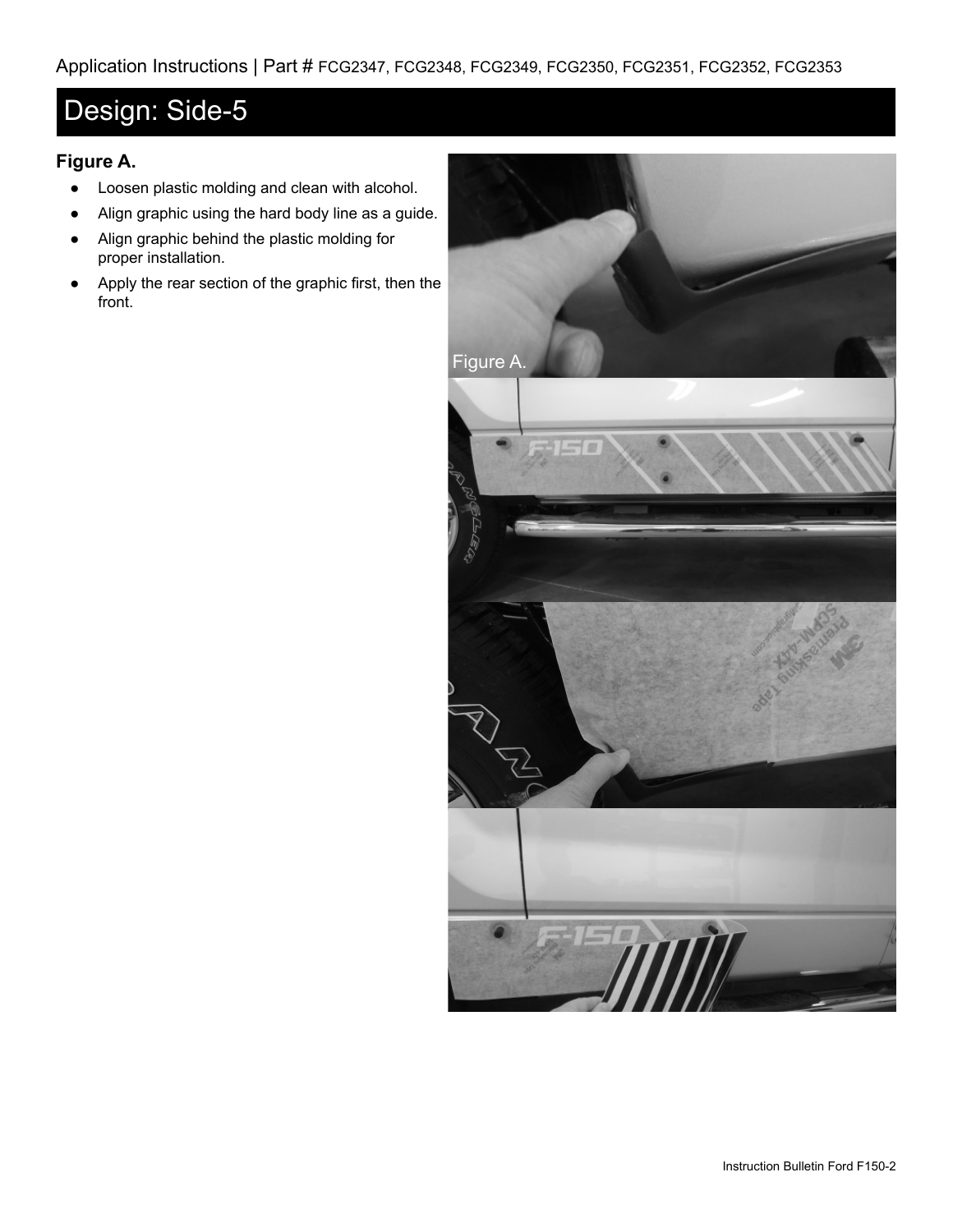## Design: Side-5

#### **Figure B.**

- Apply the front section of the graphic making sure to install it behind the loosened plastic molding
- Tighten the plastic molding back into place.
- Cut and wrap the graphic into the door seams.
- Repeat process for passenger side installation.